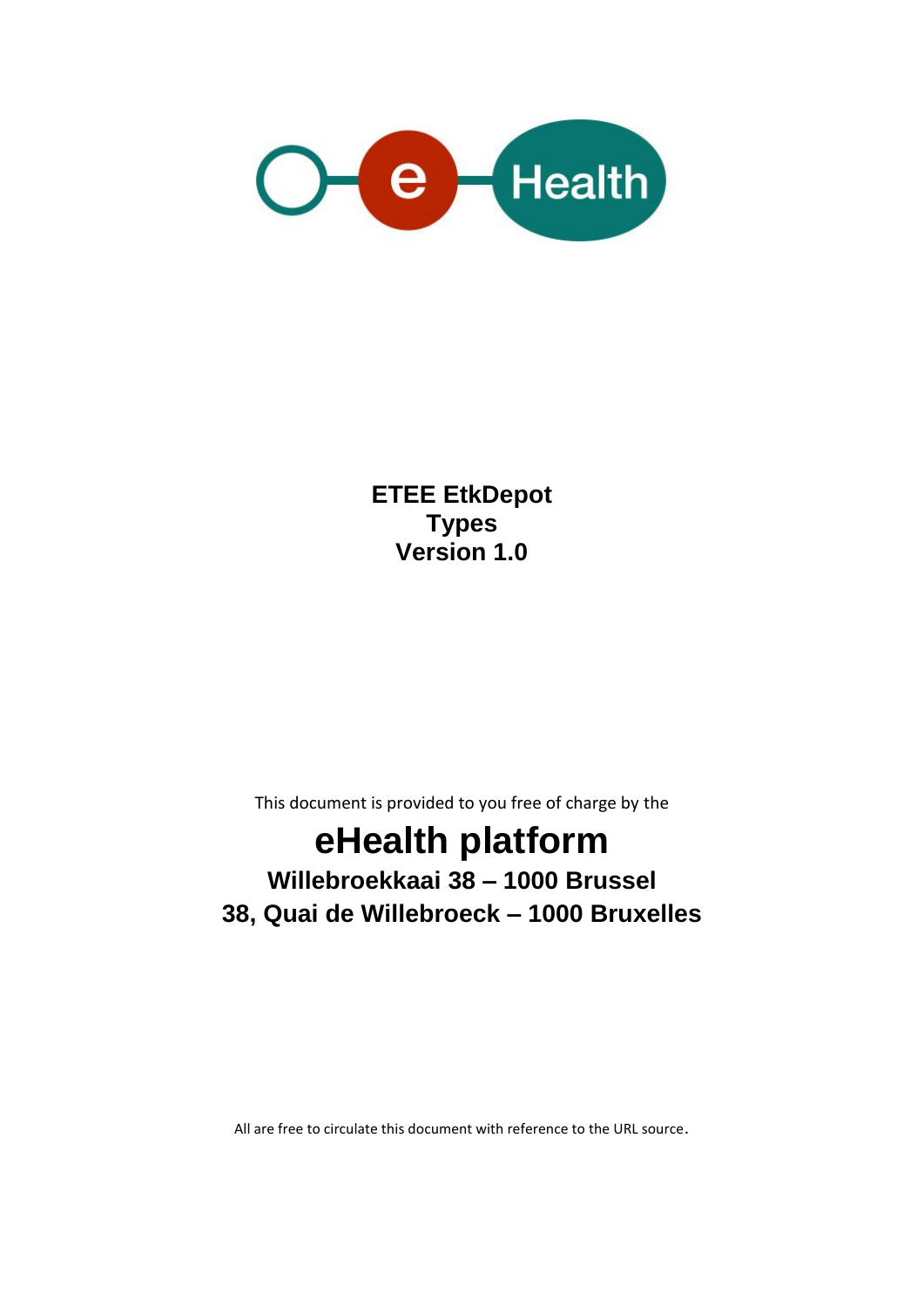# <span id="page-1-0"></span>**Table of contents**

### **Table of Contents**

| 1.1 |  |  |
|-----|--|--|
| 2.  |  |  |
| 2.1 |  |  |
| 2.2 |  |  |

To the attention of: "IT expert" willing to integrate this web service.

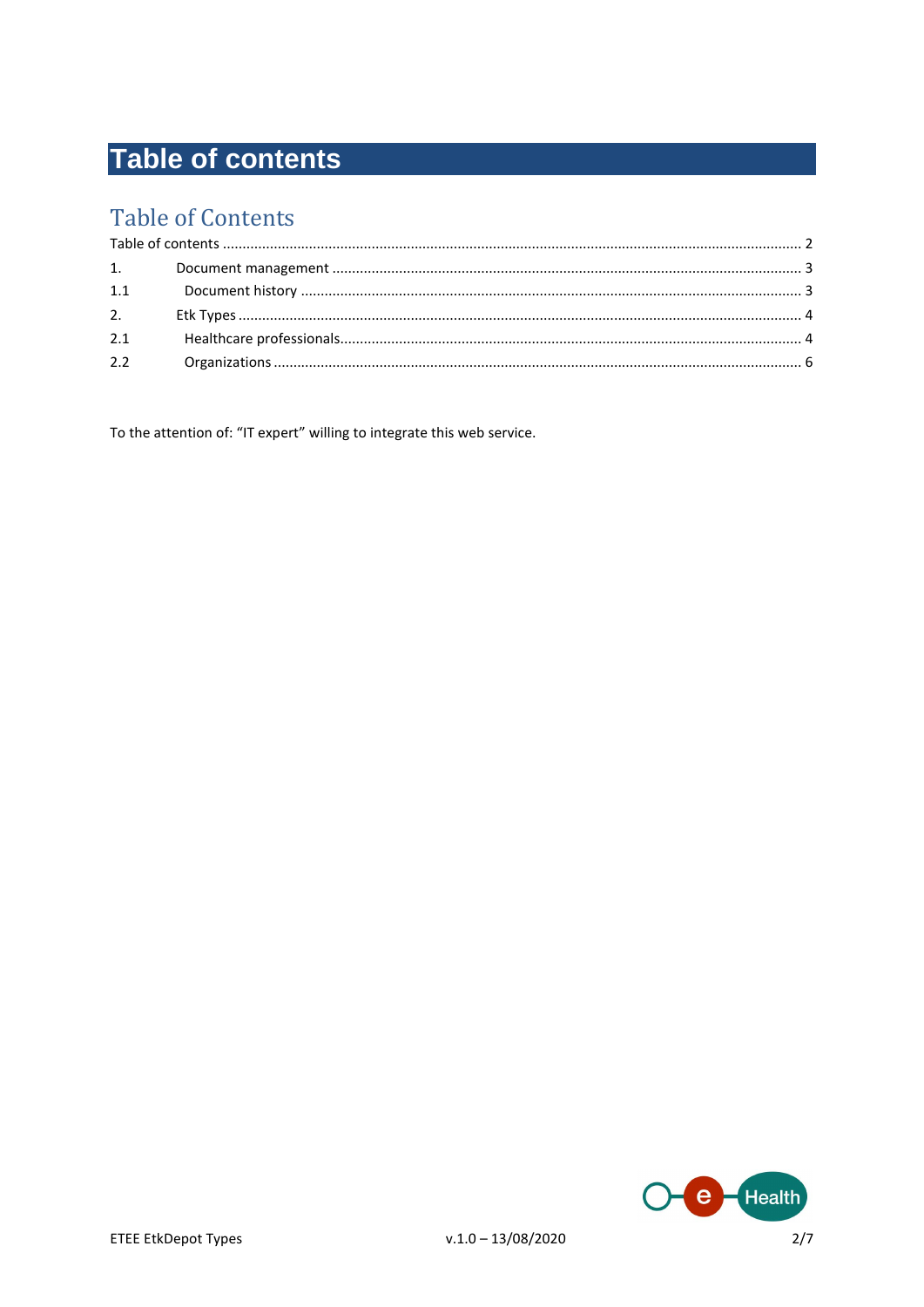# <span id="page-2-0"></span>**1. Document management**

#### <span id="page-2-1"></span>**1.1 Document history**

| <b>Version</b> | Date <sup>1</sup> | Author           | Description of changes / remarks |
|----------------|-------------------|------------------|----------------------------------|
|                | 13/08/2020        | eHealth platform | First version                    |

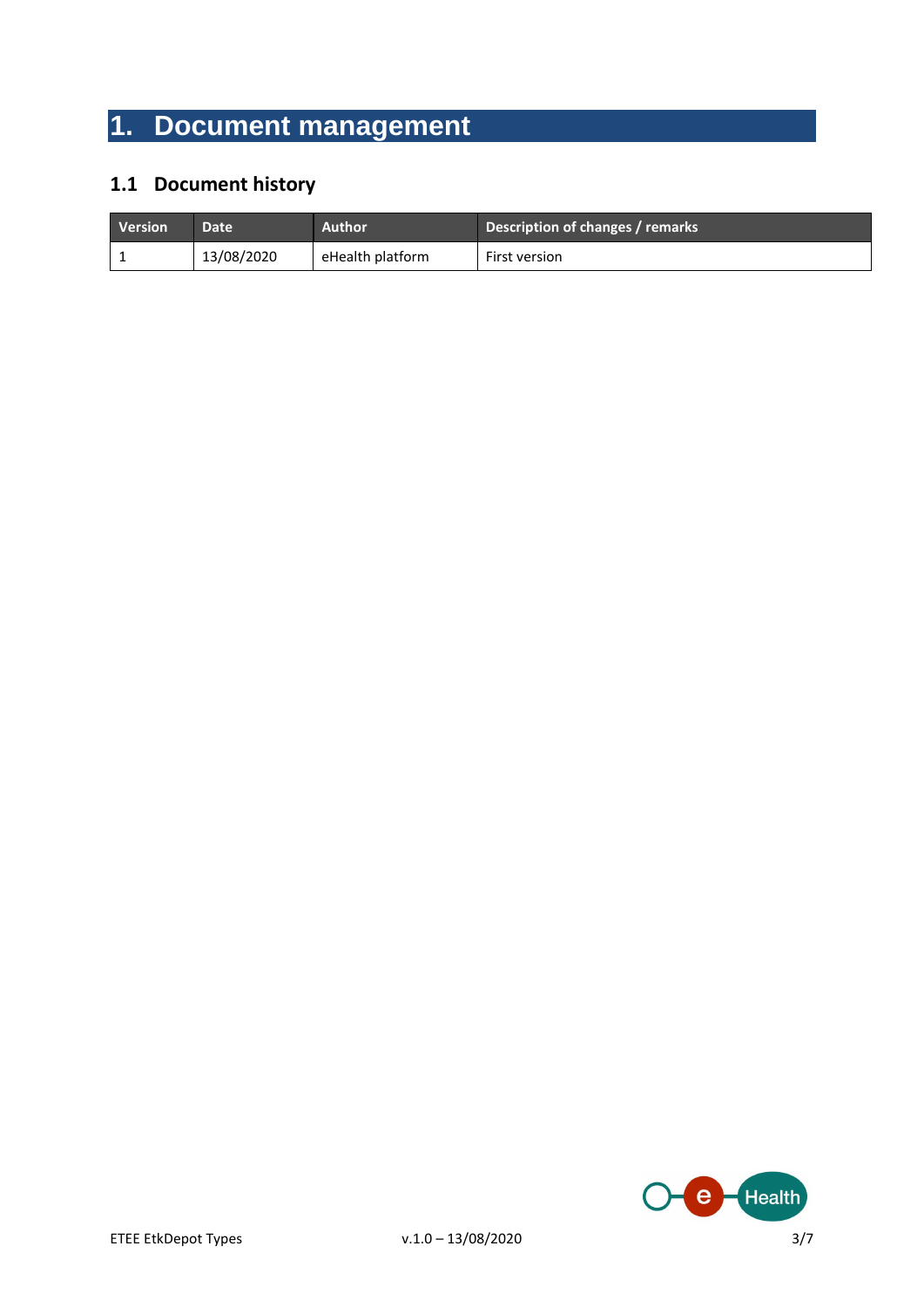### **2. Etk Types**

Currently, the **Etk Types** to use in 'field name' of a 'GetEtkRequest' are the following :

#### <span id="page-3-1"></span><span id="page-3-0"></span>**2.1 Healthcare professionals**

|     | <b>Quality name</b>         | <b>Etk Types</b> |
|-----|-----------------------------|------------------|
| 1.  | ambulance                   | <b>NIHII</b>     |
| 2.  | audician                    | <b>NIHII</b>     |
| 3.  | audiologist                 | <b>NIHII</b>     |
| 4.  | bachelorfamilyscience       | <b>NIHII</b>     |
| 5.  | bachelorreadaptation        | <b>NIHII</b>     |
| 6.  | bandagist                   | <b>NIHII</b>     |
| 7.  | clinicalorthopedicpedagogue | <b>NIHII</b>     |
| 8.  | clinicalpsychologist        | <b>NIHII</b>     |
| 9.  | dentist                     | <b>NIHII</b>     |
| 10. | dietist                     | <b>NIHII</b>     |
| 11. | doctor                      | <b>NIHII</b>     |
| 12. | familysciencebachelor       | <b>NIHII</b>     |
| 13. | implantprovider             | <b>NIHII</b>     |

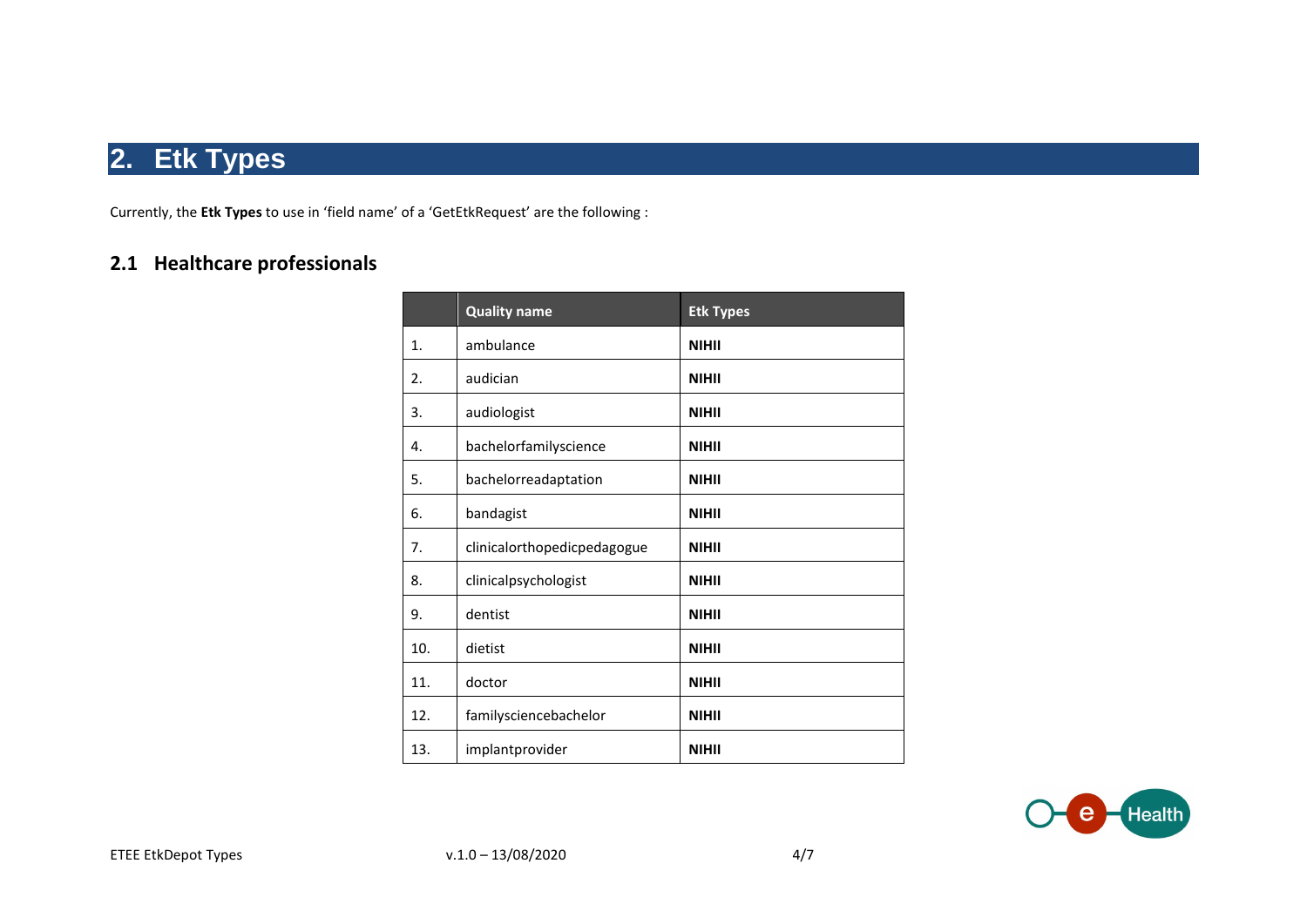| 14. | labotechologist            | <b>NIHII</b> |
|-----|----------------------------|--------------|
| 15. | logopedist                 | <b>NIHII</b> |
| 16. | masterappliedpsychology    | <b>NIHII</b> |
| 17. | mastergerontology          | <b>NIHII</b> |
| 18. | masterpsychomotortherapy   | <b>NIHII</b> |
| 19. | medicalimagingtechnologist | <b>NIHII</b> |
| 20. | midwife                    | <b>NIHII</b> |
| 21. | nurse                      | <b>NIHII</b> |
| 22. | occupationaltherapist      | <b>NIHII</b> |
| 23. | optician                   | <b>NIHII</b> |
| 24. | Orthopedagogist_master     | <b>NIHII</b> |
| 25. | orthopedist                | <b>NIHII</b> |
| 26. | orthopist                  | <b>NIHII</b> |
| 27. | pediatricnurse             | <b>NIHII</b> |
| 28. | pharmacist                 | <b>NIHII</b> |
| 29. | pharmacistassistant        | <b>NIHII</b> |
| 30. | physiotherapist            | <b>NIHII</b> |
| 31. | odologist                  | <b>NIHII</b> |
| 32. | practicalnurse             | <b>NIHII</b> |

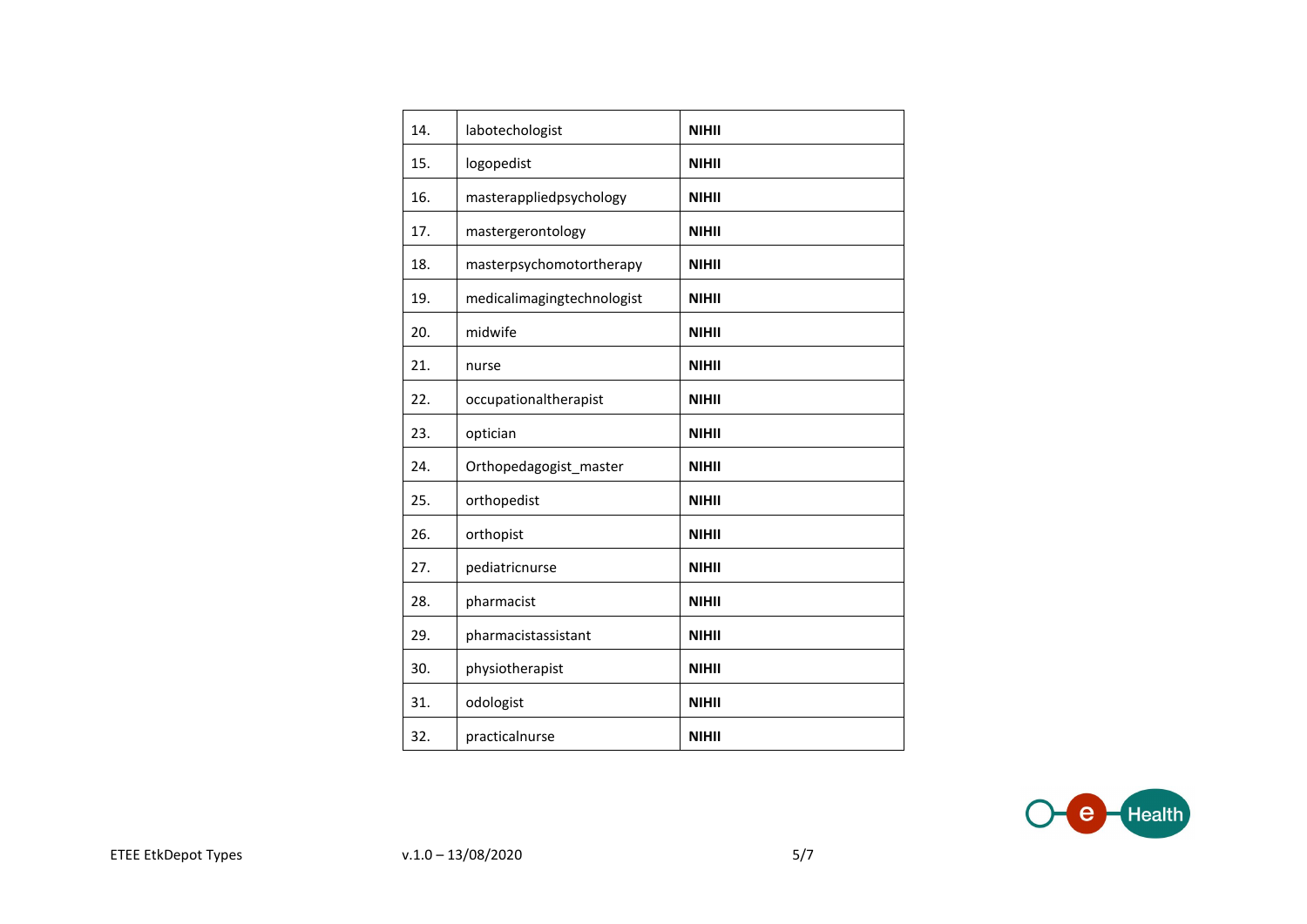| 33. | socialworker        | <b>NIHII</b> |
|-----|---------------------|--------------|
| 34. | specializededucator | <b>NIHII</b> |

#### <span id="page-5-0"></span>**2.2 Organizations**

|                       | <b>Quality name</b>       | <b>Etk Types</b>       |
|-----------------------|---------------------------|------------------------|
| 1 <sub>1</sub>        | Ambulance Service         | NIHII-AMBU_SERVICE     |
| $\mathcal{P}_{\cdot}$ | Consortium                | <b>CBE-CONSORTIUM</b>  |
| 3.                    | Group of doctor           | NIHII-GROUP_DOCTORS    |
| 4.                    | Group of nurse            | <b>NIHII-GROUP</b>     |
| 5.                    | <b>Guard Post</b>         | NIHII-GUARD_POST       |
| 6.                    | Home care service         | NIHII-HOME_SERVICES    |
| 7.                    | Hospital                  | <b>NIHII-HOSPITAL</b>  |
| 8.                    | <b>Integrated Project</b> | <b>NIHII-ICP</b>       |
| 9.                    | Institution               | <b>CBE</b>             |
| 10.                   | <b>Institution EHP</b>    | <b>EHP</b>             |
| 11.                   | Laboratory                | <b>NIHII-LABO</b>      |
| 12.                   | legalpsy                  | <b>NIHII-LEGAL PSY</b> |
| 13.                   | <b>Medical house</b>      | NIHII-MEDICAL_HOUSE    |
| 14.                   | Office bandagist          | NIHII-OF_BAND          |